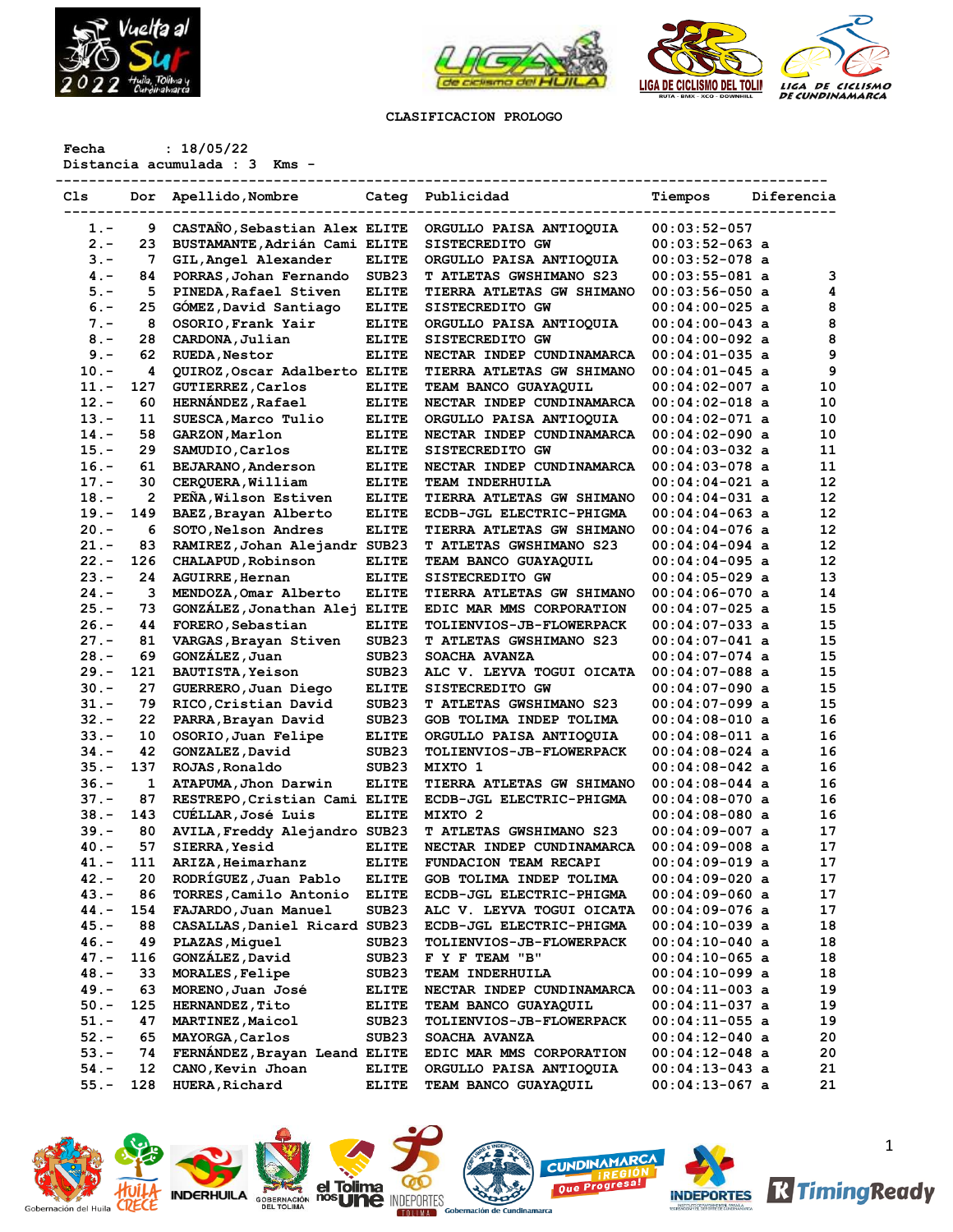



# **CLASIFICACION PROLOGO**

**Fecha : 18/05/22**

**Distancia acumulada : 4 Kms - Promed : 62,07 Kms/hora.**

| Cls                    | Dor       | Apellido, Nombre                                    |                                        | Categ Publicidad                                      | Tiempos                              | Diferencia |
|------------------------|-----------|-----------------------------------------------------|----------------------------------------|-------------------------------------------------------|--------------------------------------|------------|
|                        |           |                                                     |                                        |                                                       |                                      |            |
| $56. -$                | 99        | FARFAN, Duvan Ferley                                | <b>ELITE</b>                           | TEAM EVOLUTION CYCLING                                | $00:04:13-068$ a                     | 21<br>21   |
| $57. -$                | 98<br>59  | VELEZ, Santiago                                     | SUB <sub>23</sub><br>SUB <sub>23</sub> | TEAM EVOLUTION CYCLING                                | $00:04:13-074$ a                     | 21         |
| $58. -$                |           | GUEVARA, David<br>LESMES, Sebastian                 | SUB <sub>23</sub>                      | NECTAR INDEP CUNDINAMARCA                             | $00:04:13-096$ a                     | 22         |
| $59. -$                | 115       |                                                     |                                        | FUNDACION TEAM RECAPI                                 | $00:04:14-085$ a                     |            |
| $60 -$                 | 40        | MOYA, Maycol Stiven                                 | <b>ELITE</b>                           | F Y F TEAM "A"                                        | $00:04:14-097$ a                     | 22<br>23   |
| 61.-                   | 113       | <b>RIVERA, Hector</b>                               | <b>ELITE</b>                           | FUNDACION TEAM RECAPI                                 | $00:04:15-031$ a                     | 23         |
| $62 -$                 | 39        | MORENO, Johan Sneyder                               | SUB <sub>23</sub>                      | F Y F TEAM "A"                                        | $00:04:15-054$ a                     | 24         |
| $63 -$                 | 26<br>34  | MARTINEZ, Juan Esteban                              | <b>ELITE</b>                           | SISTECREDITO GW                                       | $00:04:16-003$ a                     | 24         |
| $64. -$                | 150       | MOSQUERA, Carlos Mario                              | SUB <sub>23</sub>                      | TEAM INDERHUILA                                       | $00:04:16-014$ a                     | 24         |
| $65. -$                |           | CUETOCUE, Adrian                                    | SUB <sub>23</sub>                      | TEAM INDERHUILA                                       | $00:04:16-031$ a                     | 25         |
| $66. -$                | 43        | PAREDES, Nicolas                                    | <b>ELITE</b>                           | TOLIENVIOS-JB-FLOWERPACK                              | $00:04:17-029$ a                     | 25         |
| $67. -$                | 142       | CACERES, Emmanuel Aveli SUB23                       |                                        | MIXTO 2                                               | $00:04:17-065$ a                     | 26         |
| $68. -$                | 133       | CUERVO, Jhonatan Fernan SUB23                       |                                        | MIXTO 1                                               | $00:04:18-013$ a                     | 26         |
| $69. -$                | 15        | POVEDA, Hans                                        | SUB <sub>23</sub>                      | GOB TOLIMA INDEP TOLIMA                               | $00:04:18-076$ a                     |            |
| $70. -$                | 66        | SABOGAL, Marlon                                     | SUB <sub>23</sub>                      | SOACHA AVANZA                                         | $00:04:18-077$ a                     | 26         |
| 71.-                   | 64        | FERNÁNDEZ, Óscar                                    | <b>ELITE</b>                           | NECTAR INDEP CUNDINAMARCA                             | $00:04:19-018$ a                     | 27         |
| $72. -$                | 41        | JOSA, Carlos Stiven                                 | <b>ELITE</b>                           | F Y F TEAM "A"                                        | $00:04:19-099$ a                     | 27         |
| $73. -$                | 123       | ROBLES, Daniel                                      | SUB <sub>23</sub>                      | ALC V. LEYVA TOGUI OICATA                             | $00:04:20-009$ a                     | 28         |
| $74. -$                | 95        | GARZÓN, Yonnier                                     | SUB <sub>23</sub><br>SUB <sub>23</sub> | TEAM EVOLUTION CYCLING                                | $00:04:20-064$ a                     | 28<br>28   |
| $75. -$                | 122       | ORJUELA, Jhon                                       |                                        | ALC V. LEYVA TOGUI OICATA                             | $00:04:20-092$ a                     |            |
| $76. -$                | 92        | GONZÁLEZ, Juan Pablo                                | SUB <sub>23</sub>                      | TEAM EVOLUTION CYCLING                                | $00:04:21-086$ a                     | 29         |
| $77. -$                | 151       | GAITAN, Juan Pablo                                  | <b>ELITE</b>                           | MIXTO 2                                               | $00:04:21-089$ a                     | 29         |
| $78. -$                | 141       | <b>BARRERA, Sebastián</b>                           | SUB <sub>23</sub>                      | MIXTO 2                                               | $00:04:22-060$ a                     | 30         |
| $79. -$                | 46        | SALAS, Jhonny                                       | SUB <sub>23</sub>                      | TOLIENVIOS-JB-FLOWERPACK                              | $00:04:22-069$ a                     | 30         |
| $80. -$                | 13        | COLON, Johan Antonio                                | <b>ELITE</b>                           | ORGULLO PAISA ANTIOQUIA                               | $00:04:22-080$ a                     | 30         |
| $81. -$                | 67        | RUIZ, Marlon                                        | SUB <sub>23</sub>                      | SOACHA AVANZA                                         | $00:04:22-085$ a                     | 30         |
| $82 -$                 | 112       | <b>HERRERA, Stiven</b>                              | <b>ELITE</b>                           | FUNDACION TEAM RECAPI                                 | $00:04:23-008$ a                     | 31         |
| $83 -$                 | 14        | LOPEZ, Luis Felipe                                  | <b>ELITE</b>                           | ORGULLO PAISA ANTIOQUIA                               | $00:04:23-027$ a                     | 31         |
| $84. -$                | 31        | RUBIANO, Juan Sebastian SUB23                       |                                        | TEAM INDERHUILA                                       | $00:04:24-045$ a                     | 32         |
| $85. -$                | 135       | GUEVARA, Juan Miquel                                | SUB <sub>23</sub>                      | MIXTO 1                                               | $00:04:24-068$ a                     | 32         |
| $86. -$                | 96        | CORTÉS, Jorge Alberto                               | SUB <sub>23</sub>                      | TEAM EVOLUTION CYCLING                                | $00:04:25-010$ a                     | 33         |
| $87. -$                | 32        | <b>VALENCIA, Victor</b>                             | SUB <sub>23</sub>                      | <b>TEAM INDERHUILA</b>                                | $00:04:25-011$ a                     | 33         |
| $88. -$                | 90        | GÓMEZ, Daniel Felipe                                | SUB <sub>23</sub>                      | ECDB-JGL ELECTRIC-PHIGMA                              | $00:04:25-028$ a                     | 33         |
| $89. -$                | 153       | SAIZ, Esneyder                                      | SUB <sub>23</sub>                      | ALC V. LEYVA TOGUI OICATA                             | $00:04:25-037$ a                     | 33         |
| $90 -$                 | 45        | SANCHEZ, Luis                                       | <b>ELITE</b>                           | <b>TOLIENVIOS-JB-FLOWERPACK</b>                       | $00:04:25-040$ a                     | 33         |
| $91 -$                 | 94        | ROMERO, Billy Anderson                              | <b>ELITE</b>                           | TEAM EVOLUTION CYCLING                                | $00:04:25-047$ a                     | 33         |
| $92 -$                 | 120       | SARMIENTO, Andrés                                   | SUB <sub>23</sub>                      | F Y F TEAM "B"                                        | $00:04:25-059$ a                     | 33         |
| $93 -$                 | 118       | AREVALO, Jhon Deyby                                 | SUB <sub>23</sub>                      | F Y F TEAM "B"                                        | $00:04:26-030$ a                     | 34         |
| $94. -$                | 124       | RODRÍGUEZ, Diego                                    | ELITE<br>SUB <sub>23</sub>             | ALC V. LEYVA TOGUI OICATA<br>PROYECTA ING MERCAD CASH | $00:04:26-061$ a                     | 34<br>35   |
| $95. -$                | 52        | COSTO, Johan Hernando                               |                                        |                                                       | $00:04:27-031$ a                     |            |
| $96. -$                | 18        | VARGAS, Diego                                       | SUB <sub>23</sub>                      | GOB TOLIMA INDEP TOLIMA                               | $00:04:27-050$ a                     | 35         |
| 97.-                   | 138       | GAITAN, Alejandro                                   | <b>ELITE</b>                           | MIXTO 1                                               | $00:04:28-003$ a                     | 36         |
| $98. -$                | 130       | QUINTERO, Edison                                    | SUB23                                  | TOLIMA ES PASION                                      | $00:04:28-006$ a                     | 36         |
| $99. -$                | 119       | VENEGAS, Manuel Felipe                              | SUB <sub>23</sub>                      | F Y F TEAM "B"                                        | $00:04:28-032$ a                     | 36         |
| 100.-                  | 19        | <b>VARGAS, Dinael</b>                               | <b>ELITE</b>                           | GOB TOLIMA INDEP TOLIMA                               | $00:04:28-058$ a                     | 36         |
| $101. -$               | 70        | <b>VARGAS, Edwin</b>                                | SUB <sub>23</sub>                      | SOACHA AVANZA                                         | $00:04:28-070$ a                     | 36         |
| $102. -*$<br>$102. -*$ | 56<br>97  | ROJAS, Juan Pablo                                   | SUB <sub>23</sub>                      | PROYECTA ING MERCAD CASH                              | $00:04:29-028$ a                     | 37         |
|                        |           | PASTRANA, Julián Eduard ELITE                       |                                        | TEAM EVOLUTION CYCLING                                | 00:04:29-028 a                       | 37         |
| $104.-$                | 131       | SANDOVAL, Juan David                                | SUB23                                  | TOLIMA ES PASION<br>MIXTO 1                           | $00:04:29-032$ a                     | 37         |
| $105.-$<br>$106. -$    | 136<br>77 | VILLACORTE, Eric Giovan SUB23<br>CRUZ, Rubén Darío  | <b>ELITE</b>                           |                                                       | $00:04:30-042$ a                     | 38<br>38   |
|                        | 134       |                                                     |                                        | EDIC MAR MMS CORPORATION                              | $00:04:30-058$ a                     |            |
| 107.-<br>$108. -$      | 54        | SANABRIA, Edison Ferney SUB23<br>BELTRÁN, Alejandro |                                        | MIXTO 1                                               | $00:04:30-087$ a                     | 38<br>39   |
| $109. -$               | 55        | PASTÁS, Cristian                                    | SUB23<br>SUB23                         | PROYECTA ING MERCAD CASH<br>PROYECTA ING MERCAD CASH  | $00:04:31-042$ a<br>$00:04:31-044$ a | 39         |
| 110.-                  | 129       | ARANGO, Kevin                                       | SUB <sub>23</sub>                      | <b>TOLIMA ES PASION</b>                               | 00:04:32-030 a                       | 40         |
|                        |           |                                                     |                                        |                                                       |                                      |            |













2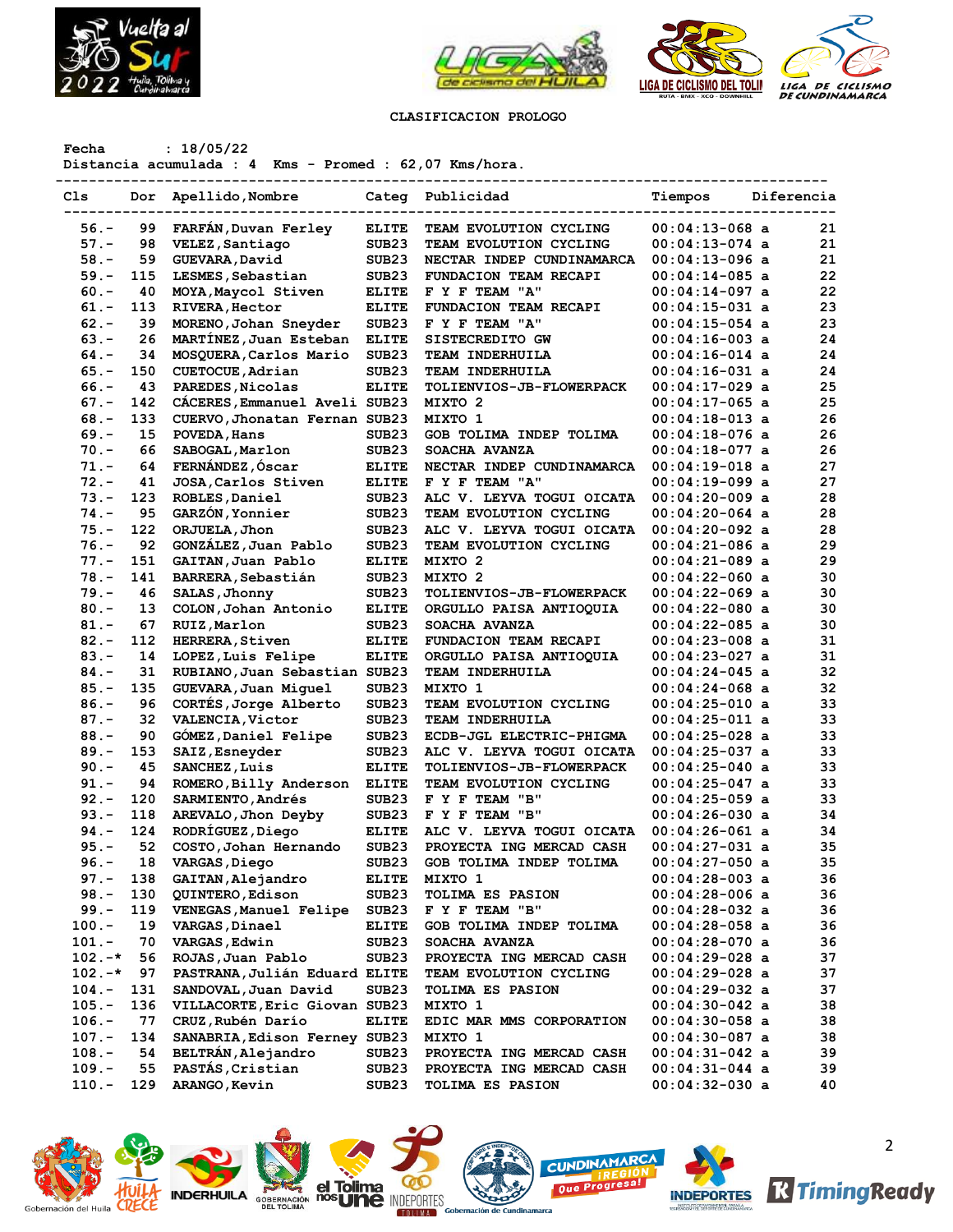



#### **CLASIFICACION PROLOGO**

### **Fecha : 18/05/22**

**Distancia acumulada : 4 Kms - Promed : 62,07 Kms/hora.**

| Cls      | Dor | Apellido, Nombre        |                   | Categ Publicidad               | Tiempos          | Diferencia |      |
|----------|-----|-------------------------|-------------------|--------------------------------|------------------|------------|------|
| $111. -$ | 147 | PATARROYO, Elkin        | <b>ELITE</b>      | MIXTO 2                        | $00:04:32-032$ a |            | 40   |
| $112. -$ | 51  | PEREZ, Kevin            | SUB <sub>23</sub> | PROYECTA ING MERCAD CASH       | $00:04:32-055$ a |            | 40   |
| $113. -$ | 85  | ARCINIEGAS, Fabián      | <b>ELITE</b>      | ECDB-JGL ELECTRIC-PHIGMA       | $00:04:33-034$ a |            | 41   |
| $114. -$ | 72  | AYALA, Juan David       | SUB <sub>23</sub> | SOACHA AVANZA                  | $00:04:33-065$ a |            | 41   |
| $115. -$ | 93  | CARVAJAL, Hugo Leandro  | SUB <sub>23</sub> | TEAM EVOLUTION CYCLING         | $00:04:33-067$ a |            | 41   |
| $116. -$ | 148 | VELASQUEZ, Andres Felip | SUB23             | TEAM INDERHUILA                | $00:04:33-079$ a |            | 41   |
| $117. -$ | 50  | AUSIQUE, José Manuel    | <b>ELITE</b>      | PROYECTA ING MERCAD CASH       | $00:04:34-009$ a |            | 42   |
| $118. -$ | 117 | ROBLES, Camilo Andres   | SUB23             | F Y F TEAM "B"                 | $00:04:34-030$ a |            | 42   |
| $119. -$ | 114 | PINILLA, Juan Pablo     | SUB <sub>23</sub> | <b>FUNDACION TEAM RECAPI</b>   | $00:04:34-031$ a |            | 42   |
| $120 -$  | 91  | BONILLA, Yoseb Caleb    | SUB <sub>23</sub> | ECDB-JGL ELECTRIC-PHIGMA       | $00:04:39-026$ a |            | 47   |
| $121. -$ | 76  | MENESES, David Guillerm | <b>ELITE</b>      | EDIC MAR MMS CORPORATION       | $00:04:39-083$ a |            | 47   |
| $122 -$  | 16  | VARGAS, Johan           | SUB <sub>23</sub> | GOB TOLIMA INDEP TOLIMA        | $00:04:41-082$ a |            | 49   |
| $123 -$  | 17  | VALERO, Diego           | SUB <sub>23</sub> | GOB TOLIMA INDEP TOLIMA        | $00:04:41-091$ a |            | 49   |
| $124. -$ | 75  | MOLINA, John Edisón     | <b>ELITE</b>      | EDIC MAR MMS CORPORATION       | $00:04:42-009$ a |            | 50   |
| $125. -$ | 21  | SIERRA, Juan Camilo     | SUB <sub>23</sub> | GOB TOLIMA INDEP TOLIMA        | $00:04:43-070$ a |            | 51   |
| $126. -$ | 89  | CANO, Juan Nicolás      | SUB <sub>23</sub> | ECDB-JGL ELECTRIC-PHIGMA       | $00:04:52-009$ a |            | 1:00 |
| $127 -$  | 82  | OLAVE, Jhon Alexander   | SUB <sub>23</sub> | <b>T ATLETAS GWSHIMANO S23</b> | $00:05:03-070$ a |            | 1:11 |
|          |     |                         |                   |                                |                  |            |      |

#### **CLASIFICACIÓN PROLOGO SUB23**

### **-------------------------------------------------------------------------------------------- Cls Dor Apellido,Nombre Categ Publicidad Tiempos Diferencia -------------------------------------------------------------------------------------------- 1.- 84 PORRAS,Johan Fernando SUB23 T ATLETAS GWSHIMANO S23 00:03:55-081 2.- 83 RAMIREZ,Johan Alejandr SUB23 T ATLETAS GWSHIMANO S23 00:04:04-094 a 9 3.- 81 VARGAS,Brayan Stiven SUB23 T ATLETAS GWSHIMANO S23 00:04:07-041 a 12 4.- 69 GONZÁLEZ,Juan SUB23 SOACHA AVANZA 00:04:07-074 a 12 5.- 121 BAUTISTA,Yeison SUB23 ALC V. LEYVA TOGUI OICATA 00:04:07-088 a 12 6.- 79 RICO,Cristian David SUB23 T ATLETAS GWSHIMANO S23 00:04:07-099 a 12 7.- 22 PARRA,Brayan David SUB23 GOB TOLIMA INDEP TOLIMA 00:04:08-010 a 13 8.- 42 GONZALEZ,David SUB23 TOLIENVIOS-JB-FLOWERPACK 00:04:08-024 a 13 9.- 137 ROJAS,Ronaldo SUB23 MIXTO 1 00:04:08-042 a 13 10.- 80 AVILA,Freddy Alejandro SUB23 T ATLETAS GWSHIMANO S23 00:04:09-007 a 14 11.- 154 FAJARDO,Juan Manuel SUB23 ALC V. LEYVA TOGUI OICATA 00:04:09-076 a 14 12.- 88 CASALLAS,Daniel Ricard SUB23 ECDB-JGL ELECTRIC-PHIGMA 00:04:10-039 a 15 13.- 49 PLAZAS,Miguel SUB23 TOLIENVIOS-JB-FLOWERPACK 00:04:10-040 a 15 14.- 116 GONZÁLEZ,David SUB23 F Y F TEAM "B" 00:04:10-065 a 15 15.- 33 MORALES,Felipe SUB23 TEAM INDERHUILA 00:04:10-099 a 15 16.- 47 MARTINEZ,Maicol SUB23 TOLIENVIOS-JB-FLOWERPACK 00:04:11-055 a 16 17.- 65 MAYORGA,Carlos SUB23 SOACHA AVANZA 00:04:12-040 a 17 18.- 98 VELEZ,Santiago SUB23 TEAM EVOLUTION CYCLING 00:04:13-074 a 18 19.- 59 GUEVARA,David SUB23 NECTAR INDEP CUNDINAMARCA 00:04:13-096 a 18 20.- 115 LESMES,Sebastian SUB23 FUNDACION TEAM RECAPI 00:04:14-085 a 19 21.- 39 MORENO,Johan Sneyder SUB23 F Y F TEAM "A" 00:04:15-054 a 20 22.- 34 MOSQUERA,Carlos Mario SUB23 TEAM INDERHUILA 00:04:16-014 a 21 23.- 150 CUETOCUE,Adrian SUB23 TEAM INDERHUILA 00:04:16-031 a 21 24.- 142 CÁCERES,Emmanuel Aveli SUB23 MIXTO 2 00:04:17-065 a 22 25.- 133 CUERVO,Jhonatan Fernan SUB23 MIXTO 1 00:04:18-013 a 23 26.- 15 POVEDA,Hans SUB23 GOB TOLIMA INDEP TOLIMA 00:04:18-076 a 23 27.- 66 SABOGAL,Marlon SUB23 SOACHA AVANZA 00:04:18-077 a 23 28.- 123 ROBLES,Daniel SUB23 ALC V. LEYVA TOGUI OICATA 00:04:20-009 a 25 29.- 95 GARZÓN,Yonnier SUB23 TEAM EVOLUTION CYCLING 00:04:20-064 a 25 30.- 122 ORJUELA,Jhon SUB23 ALC V. LEYVA TOGUI OICATA 00:04:20-092 a 25 31.- 92 GONZÁLEZ,Juan Pablo SUB23 TEAM EVOLUTION CYCLING 00:04:21-086 a 26 32.- 141 BARRERA,Sebastián SUB23 MIXTO 2 00:04:22-060 a 27 33.- 46 SALAS,Jhonny SUB23 TOLIENVIOS-JB-FLOWERPACK 00:04:22-069 a 27**

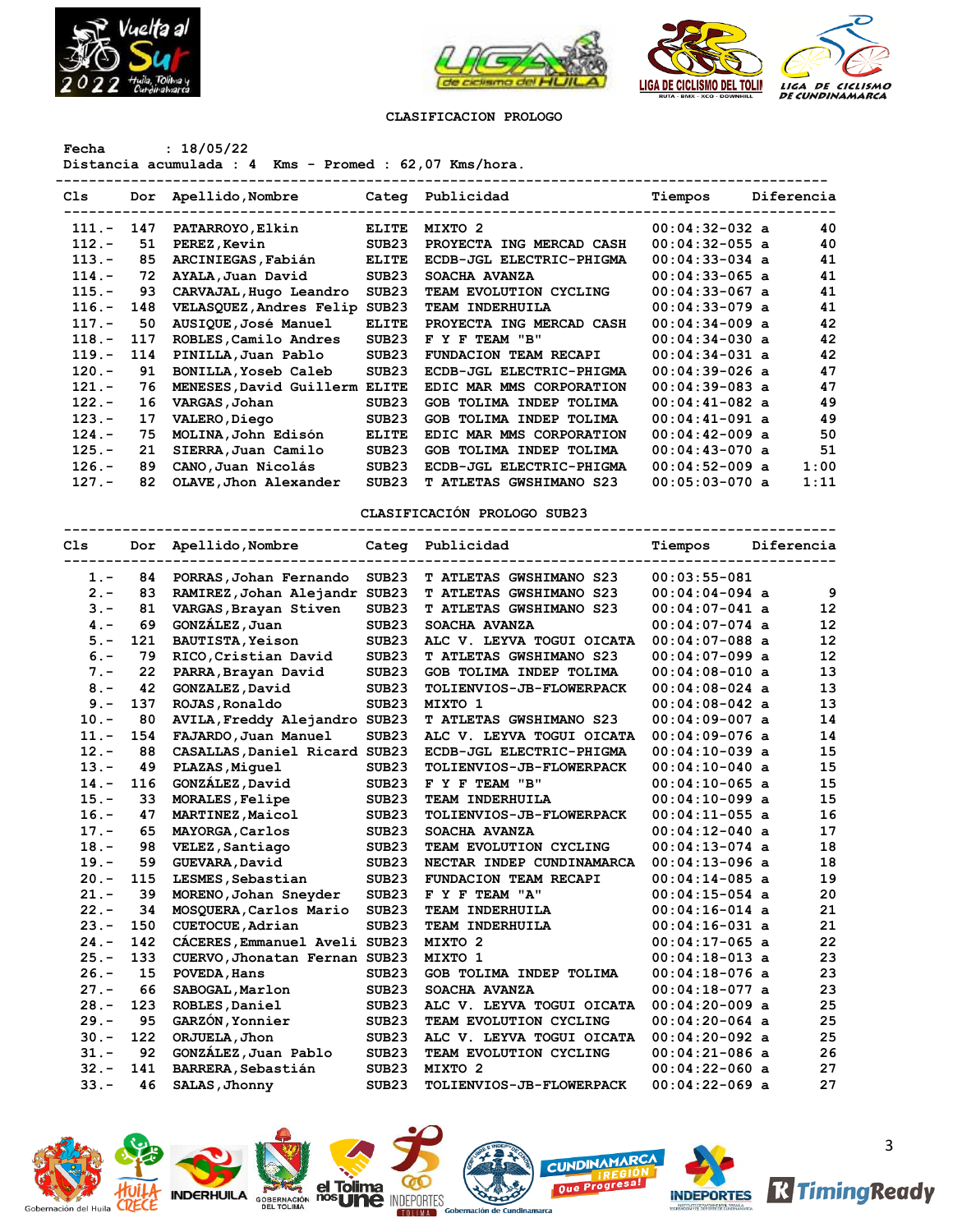



#### **CLASIFICACIÓN PROLOGO SUB23**

| C <sub>1s</sub> |     | Dor Apellido, Nombre          |                   | Categ Publicidad          | Tiempos          | Diferencia |      |
|-----------------|-----|-------------------------------|-------------------|---------------------------|------------------|------------|------|
|                 |     |                               |                   |                           |                  |            |      |
| $34. -$         | 67  | RUIZ, Marlon                  | SUB <sub>23</sub> | SOACHA AVANZA             | $00:04:22-085$ a |            | 27   |
| $35. -$         | 31  | RUBIANO, Juan Sebastian SUB23 |                   | TEAM INDERHUILA           | $00:04:24-045$ a |            | 29   |
| $36. -$         | 135 | GUEVARA, Juan Miquel          | SUB <sub>23</sub> | MIXTO 1                   | $00:04:24-068$ a |            | 29   |
| $37 -$          | 96  | CORTÉS, Jorge Alberto         | SUB <sub>23</sub> | TEAM EVOLUTION CYCLING    | $00:04:25-010$ a |            | 30   |
| $38 -$          | 32  | VALENCIA, Victor              | SUB <sub>23</sub> | TEAM INDERHUILA           | $00:04:25-011$ a |            | 30   |
| $39. -$         | 90  | <b>GOMEZ, Daniel Felipe</b>   | SUB23             | ECDB-JGL ELECTRIC-PHIGMA  | $00:04:25-028$ a |            | 30   |
| $40. -$         | 153 | SAIZ, Esneyder                | SUB <sub>23</sub> | ALC V. LEYVA TOGUI OICATA | $00:04:25-037$ a |            | 30   |
| $41. -$         | 120 | SARMIENTO, Andrés             | SUB <sub>23</sub> | F Y F TEAM "B"            | $00:04:25-059$ a |            | 30   |
| $42 -$          | 118 | AREVALO, Jhon Deyby           | SUB <sub>23</sub> | F Y F TEAM "B"            | $00:04:26-030$ a |            | 31   |
| $43 -$          | 52  | COSTO, Johan Hernando         | SUB <sub>23</sub> | PROYECTA ING MERCAD CASH  | $00:04:27-031$ a |            | 32   |
| $44. -$         | 18  | VARGAS, Diego                 | SUB23             | GOB TOLIMA INDEP TOLIMA   | $00:04:27-050$ a |            | 32   |
| $45. -$         | 130 | QUINTERO, Edison              | SUB <sub>23</sub> | TOLIMA ES PASION          | $00:04:28-006$ a |            | 33   |
| $46. -$         | 119 | VENEGAS, Manuel Felipe        | SUB <sub>23</sub> | F Y F TEAM "B"            | $00:04:28-032$ a |            | 33   |
| $47. -$         | 70  | VARGAS, Edwin                 | SUB <sub>23</sub> | SOACHA AVANZA             | $00:04:28-070$ a |            | 33   |
| $48. -$         | 56  | ROJAS, Juan Pablo             | SUB <sub>23</sub> | PROYECTA ING MERCAD CASH  | $00:04:29-028$ a |            | 34   |
| $49. -$         | 131 | SANDOVAL, Juan David          | SUB23             | TOLIMA ES PASION          | $00:04:29-032$ a |            | 34   |
| $50. -$         | 136 | VILLACORTE, Eric Giovan SUB23 |                   | MIXTO 1                   | $00:04:30-042$ a |            | 35   |
| $51. -$         | 134 | SANABRIA, Edison Ferney SUB23 |                   | MIXTO 1                   | $00:04:30-087$ a |            | 35   |
| $52 -$          | 54  | BELTRÁN, Alejandro            | SUB <sub>23</sub> | PROYECTA ING MERCAD CASH  | $00:04:31-042$ a |            | 36   |
| $53. -$         | 55  | PASTÁS, Cristian              | SUB <sub>23</sub> | PROYECTA ING MERCAD CASH  | $00:04:31-044$ a |            | 36   |
| $54. -$         | 129 | ARANGO, Kevin                 | SUB <sub>23</sub> | <b>TOLIMA ES PASION</b>   | $00:04:32-030$ a |            | 37   |
| $55. -$         | 51  | PEREZ, Kevin                  | SUB <sub>23</sub> | PROYECTA ING MERCAD CASH  | $00:04:32-055$ a |            | 37   |
| $56. -$         | 72  | AYALA, Juan David             | SUB <sub>23</sub> | SOACHA AVANZA             | $00:04:33-065$ a |            | 38   |
| $57. -$         | 93  | CARVAJAL, Hugo Leandro        | SUB <sub>23</sub> | TEAM EVOLUTION CYCLING    | $00:04:33-067$ a |            | 38   |
| $58. -$         | 148 | VELASQUEZ, Andres Felip       | SUB <sub>23</sub> | TEAM INDERHUILA           | $00:04:33-079$ a |            | 38   |
| $59. -$         | 117 | ROBLES, Camilo Andres         | SUB <sub>23</sub> | F Y F TEAM "B"            | $00:04:34-030$ a |            | 39   |
| $60 -$          | 114 | PINILLA, Juan Pablo           | SUB <sub>23</sub> | FUNDACION TEAM RECAPI     | $00:04:34-031$ a |            | 39   |
| $61 -$          | 91  | BONILLA, Yoseb Caleb          | SUB <sub>23</sub> | ECDB-JGL ELECTRIC-PHIGMA  | $00:04:39-026$ a |            | 44   |
| $62 -$          | 16  | VARGAS, Johan                 | SUB23             | GOB TOLIMA INDEP TOLIMA   | $00:04:41-082$ a |            | 46   |
| $63 -$          | 17  | VALERO, Diego                 | SUB <sub>23</sub> | GOB TOLIMA INDEP TOLIMA   | $00:04:41-091$ a |            | 46   |
| $64. -$         | 21  | SIERRA, Juan Camilo           | SUB <sub>23</sub> | GOB TOLIMA INDEP TOLIMA   | $00:04:43-070$ a |            | 48   |
| $65. -$         | 89  | CANO, Juan Nicolás            | SUB <sub>23</sub> | ECDB-JGL ELECTRIC-PHIGMA  | $00:04:52-009$ a |            | 57   |
| $66. -$         | 82  | OLAVE, Jhon Alexander         | SUB <sub>23</sub> | T ATLETAS GWSHIMANO S23   | $00:05:03-070$ a |            | 1:08 |
|                 |     |                               |                   |                           |                  |            |      |

**ORDEN DE VEHICULOS PARA LA SIGUIENTE ETAPA**

#### **--------------------------------------------------------------------------------------------**

- **1 .- ORGULLO PAISA ANTIOQUIA**
- **2 .- SISTECREDITO GW**
- **3 .- T ATLETAS GWSHIMANO S23**
- **4 .- TIERRA ATLETAS GW SHIMANO**
- **5 .- NECTAR INDEP CUNDINAMARCA**
- **6 .- TEAM BANCO GUAYAQUIL**
- **7 .- TEAM INDERHUILA**
- **8 .- ECDB-JGL ELECTRIC-PHIGMA**
- **9 .- EDIC MAR MMS CORPORATION**
- **10 .- TOLIENVIOS-JB-FLOWERPACK**
- **11 .- SOACHA AVANZA**
- **12 .- ALC V. LEYVA TOGUI OICATA**
- **13 .- GOB TOLIMA INDEP TOLIMA**
- **14 .- MIXTO 1**
- **15 .- MIXTO 2**
- **16 .- FUNDACION TEAM RECAPI**
- **17 .- F Y F TEAM "B"**
- **18 .- TEAM EVOLUTION CYCLING**
- **19 .- F Y F TEAM "A"**
- **20 .- PROYECTA ING MERCAD CASH**
- **21 .- TOLIMA ES PASION**

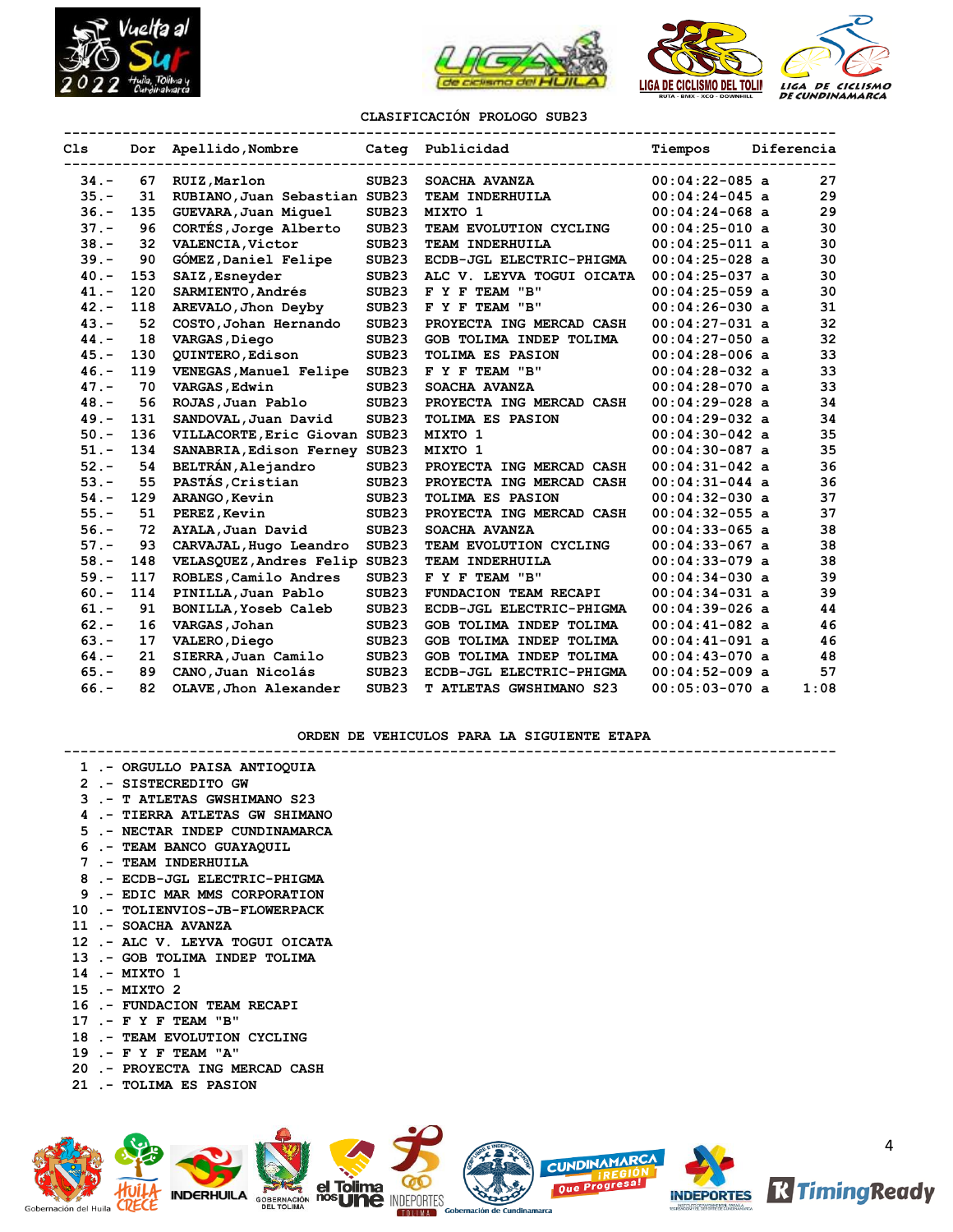



# **BOLETÍN JURADO DE COMISARIOS**

**NO PARTEN: LOS DORSALES Nos.35 – 36 – 78 – 139 – 140 – 144 -145 – 146**

**FDO**

| DANIEL SARMIENTO MONTILLA VICTOR MOSSO LOPEZ<br>COMISARIO DIRECTOR COMISARIODE CARRERA COMISARIO DE CARRERA                                       |                                                                                                              | HERNANDO BRAVO MENDEZ |  |  |
|---------------------------------------------------------------------------------------------------------------------------------------------------|--------------------------------------------------------------------------------------------------------------|-----------------------|--|--|
|                                                                                                                                                   | PRIMERA ETAPA ANAPOIMA - IBAGUE                                                                              |                       |  |  |
| HORA DE SALIDA<br>SITIO DE SALIDA DE PROUNA PARQUE PRINCIPAL<br>INICIO CHEQUEO DE PLANILLA 8:00 AM (SEGUN HORARIO PAGINA 6)<br>METAS VOLANTES (3) | $9:00$ AM<br>1. RECTA VARIANTE TOCAIMA KM 23<br>2. LOS TAMARINDOS KM 46<br>3. BOMBA TERPEL LOS MOLINOS KM 66 |                       |  |  |
| PREMIOS DE MONTAÑA (2) 1. 2 KM DESPUES DE LA SALIDA 3RA CAT                                                                                       | 2. ALTO DE GUALNDAY KM 106 3RA CAT                                                                           |                       |  |  |
| LIMITE DE CLASIFICACION                                                                                                                           | 18%                                                                                                          |                       |  |  |
| ABASTECIMIENTO PIE EN TIERRA INICIO ASCENSO ALTO DE GUALANDAY HASTA 500 MTS ANTES DEL                                                             | PREMIO DE MONTANA                                                                                            |                       |  |  |
| CONTROL MEDICO                                                                                                                                    | SITIO DE LLEGADA                                                                                             |                       |  |  |
| SITIO DE LLEGADA <b>EN SUBAGUE PARQUE DEPORTIVO</b>                                                                                               |                                                                                                              |                       |  |  |

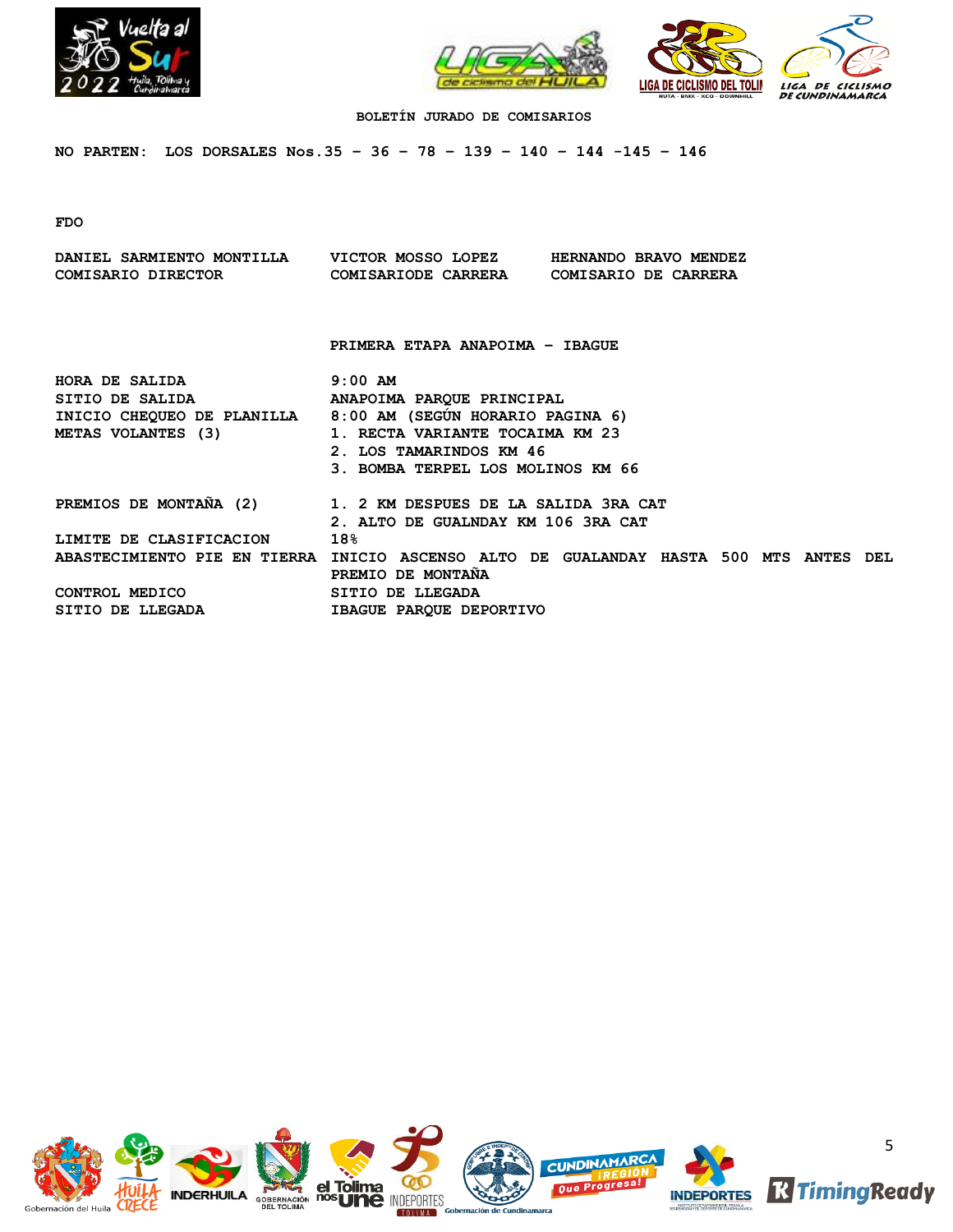



**HORA DE PRESENTACION A CHEQUEO DE PLANILLA**

| ORDEN             | <b>EQUIPO</b>                  | <b>HORA</b> |
|-------------------|--------------------------------|-------------|
| 1                 | <b>TOLIMA ES PASION</b>        | 8:00        |
| $\mathbf{2}$      | PROYECTA ING MERCAD CASH       | 8:02        |
| 3                 | F Y F TEAM "A"                 | 8:04        |
| 4                 | TEAM EVOLUTION CYCLING         | 8:06        |
| 5                 | F Y F TEAM "B"                 | 8:08        |
| 6                 | FUNDACION TEAM RECAPI          | 8:10        |
| 7                 | MIXTO <sub>2</sub>             | 8:12        |
| 8                 | MIXTO 1                        | 8:14        |
| 9                 | GOB TOLIMA INDEP TOLIMA        | 8:16        |
| 10                | ALC V. LEYVA TOGUI OICATA      | 8:18        |
| 11                | SOACHA AVANZA                  | 8:20        |
| $12 \overline{ }$ | TOLIENVIOS-JB-FLOWERPACK       | 8:22        |
| 13 <sup>7</sup>   | EDIC MAR MMS CORPORATION       | 8:24        |
| 14                | ECDB-JGL ELECTRIC-PHIGMA       | 8:26        |
| 15                | TEAM INDERHUILA                | 8:28        |
| 16                | TEAM BANCO GUAYAQUIL           | 8:30        |
| 17                | NECTAR INDEP CUNDINAMARCA      | 8:32        |
| 18                | TIERRA ATLETAS GW SHIMANO      | 8:34        |
| 19                | <b>T ATLETAS GWSHIMANO S23</b> | 8:36        |
| 20                | SISTECREDITO GW                | 8:38        |
| 21                | ORGULLO PAISA ANTIOQUIA        | 8:40        |

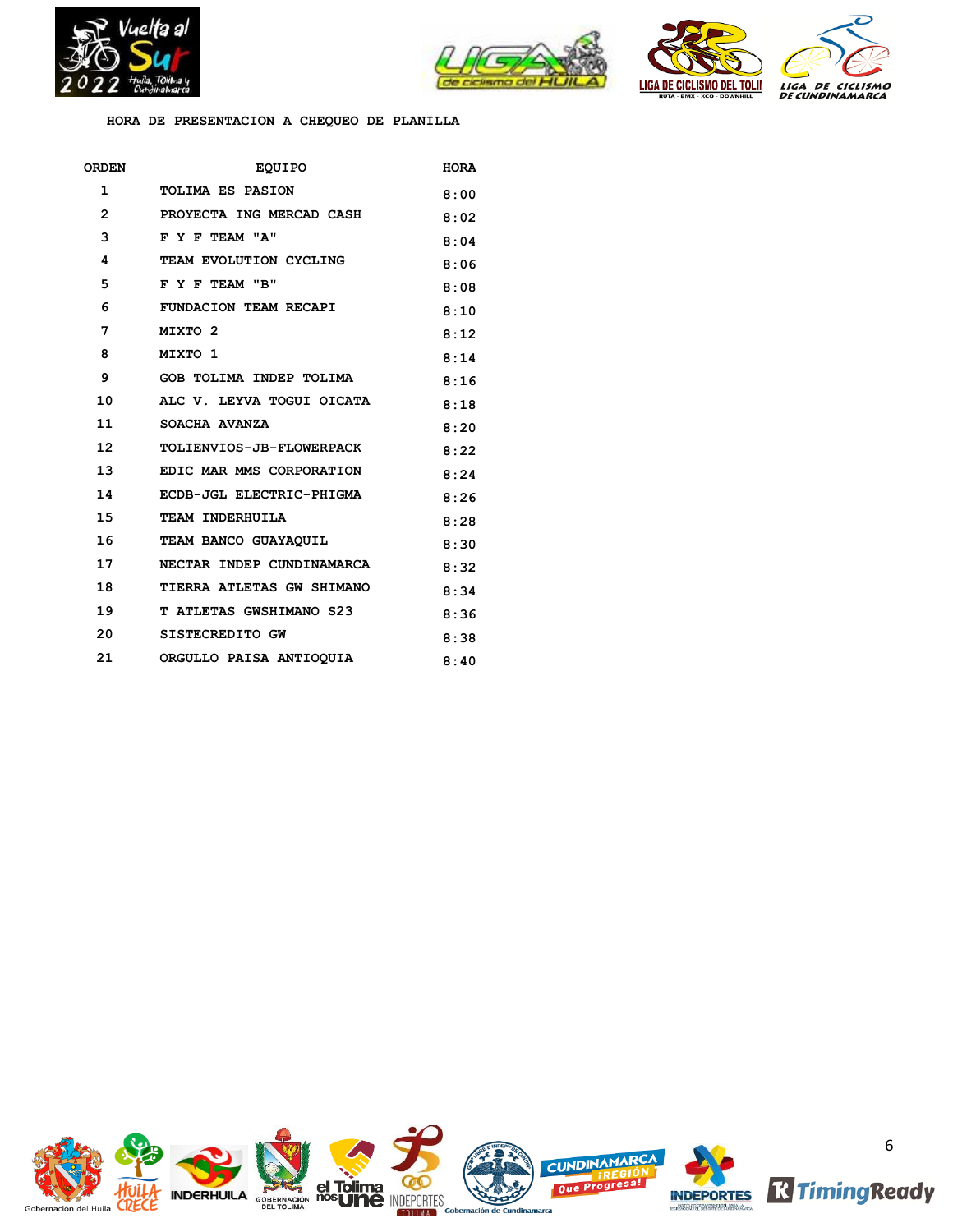







| <b>TABLA DE PUNTAJE PREMIOS DE</b><br><b>MONTAÑA</b> |     |                |     |  |
|------------------------------------------------------|-----|----------------|-----|--|
|                                                      | 1ra | 2da            | 3ra |  |
| Pos                                                  | Cat | Cat            | Cat |  |
| 1                                                    | 10  | 5              | 4   |  |
| 2                                                    | 8   | 4              | 3   |  |
| 3                                                    | 6   | 3              | 2   |  |
| 4                                                    | 4   | $\overline{2}$ | 1   |  |
| 5                                                    | 2   | 1              |     |  |
| 6                                                    | 1   |                |     |  |

| <b>TABLA PUNTAJE REGULARIDAD</b> |               |                          |                |  |
|----------------------------------|---------------|--------------------------|----------------|--|
| <b>ETAPA</b>                     |               | Metas<br><b>Volantes</b> |                |  |
|                                  |               |                          |                |  |
| Pos                              | <b>Puntos</b> | Pos                      | <b>Puntos</b>  |  |
| 1                                | 15            | 1                        | 3              |  |
| 2                                | 12            | $\overline{2}$           | $\overline{2}$ |  |
| 3                                | 10            | 3                        | 1              |  |
| 4                                | 8             |                          |                |  |
| 5                                | 7             |                          |                |  |
| 6                                | 6             |                          |                |  |
| 7                                | 5             |                          |                |  |
| 8                                | 4             |                          |                |  |
| 9                                | 3             |                          |                |  |
| 10                               | 2             |                          |                |  |

| <b>Metas Volantes</b> |               |  |  |
|-----------------------|---------------|--|--|
| Pos                   | <b>Puntos</b> |  |  |
|                       | ς             |  |  |
| 2                     | 7             |  |  |
|                       |               |  |  |